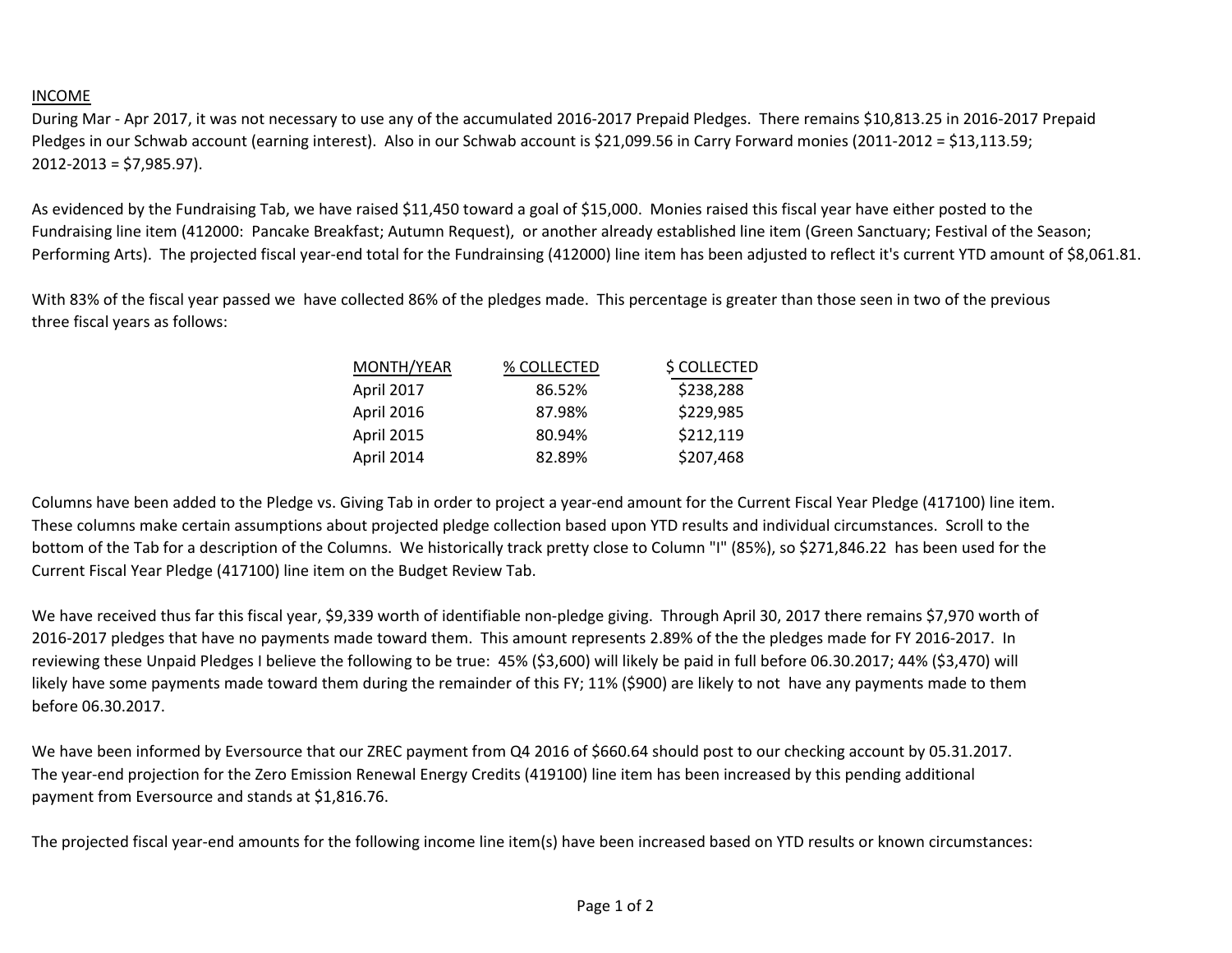Rental Contributions (416000). It is worth noting here that YTD rental contributions attributed to the efforts of Rayla Mattson as the Rentals Manager add up to \$5,216. We have paid for her efforts in this regard via the Rental Expense (519200) line item which YTD stand at \$1,400.

The above-mentioned alterations have been highlighted in yellow on the Budget Review Tab. All other Income line items are currently projected to be on budget.

## EXPENSES

The projected fiscal year-end amounts for the following expense line item(s) have been decreased based on YTD results or known circumstances: Snow Removal (516200); Minister's Assistant (556200).

The projected fiscal year-end amounts for the following expense line item(s) have been increased based on YTD results or known circumstances: Sunday Sexton (553101); Office Administrator (556101).

The above-mentioned alterations have been highlighted in yellow on the Budget Review Tab. All other Expense line items are currently projected to be on budget.

## OVERALL

Carry Forward monies from the oldest FY will be used first. As the Budget is reviewed dring the fiscal year, rather than show a projected surplus, the amount of Prior Year Carry Forwards (414000) will be lowered. **A projected deficit will still be noted as a deficit, with no addition to the budgeted amount of the Prior Year Carry Forward (414000), unless mandated by the Finance Sub-Council and Board.** The Prior Year Carry Forward (414000) line item will continue to be highlighted in orange.

If the determination is to utilize additional Prior Year Carry Forward funds from the Schwab account to balance the 2016 - 2017 fiscal year, that would leave approximatley \$9,750 in Carry Forward funds in our Schwab account.

Utilizing the above protocol, the Mar - Apr 2017 Budget Review projects a deficit of \$5,486.26. This represents an improvement from the deficit projected from the Jan - Feb 2017 Budget Review of \$6,091.26. This improvement is derived from projected increases in some Income line items and some net savings on Expense line items.

It should be noted that the Mar - Apr 2017 Budget Review projects a smaller amount for the Current Fiscal Year Pledge (417100) line item (\$271,846.22) than the Jan - Feb 2017 Budget Review projected (\$275,686.82)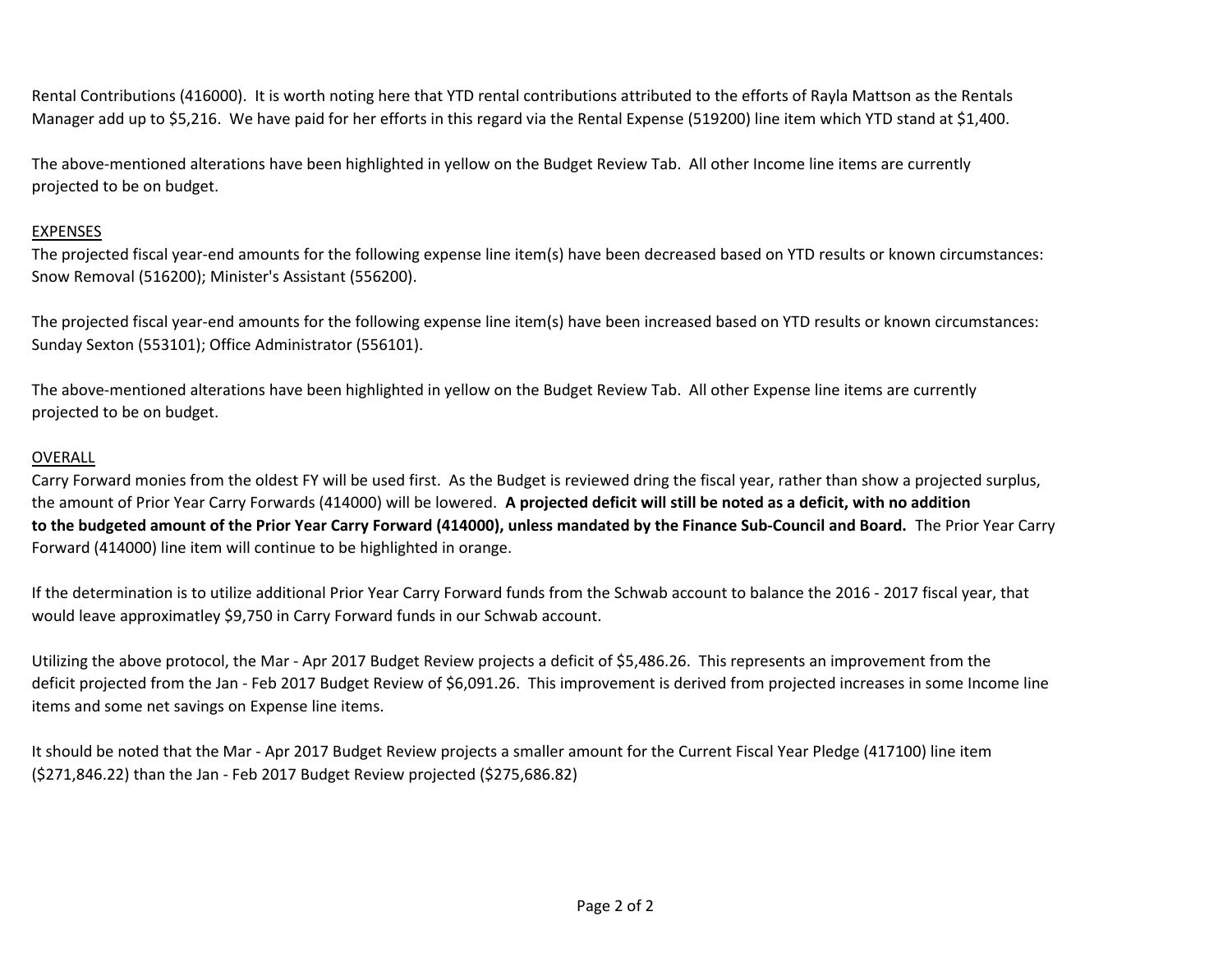|                                                   | <b>Yr-End Acutal</b> | <b>Approved Budget</b> | Actual     | <b>Budget Review</b> |
|---------------------------------------------------|----------------------|------------------------|------------|----------------------|
|                                                   | 2015-2016            | $2016 - 2017$          | 04.30.2017 | 04.30.2017           |
| <b>Ordinary Income/Expense</b>                    |                      |                        |            |                      |
| <b>Budgeted Income</b>                            |                      |                        |            |                      |
| 410000 · Administration                           |                      |                        |            |                      |
| 411000 · Endowment                                |                      |                        |            |                      |
| 411100 - Capital Clearing Account                 |                      |                        |            |                      |
| 411200 · Operations                               |                      |                        |            |                      |
| 411201 - Monthly Distribution                     | 39,364.08            | 39,217.92              | 32,681.60  | 39,217.92            |
| 411202 - Loan Repay UUMSB - Principal             | 1,735.07             | 1,726.12               | 1,604.08   | 1,726.12             |
| 411203 - Loan Repay UUMSB - Interest              | 1,900.81             | 2,055.96               | 1,549.60   | 2,055.96             |
| 411204 - Special Endowment Funds Income           |                      |                        |            |                      |
| <b>Total 411200 - Operations</b>                  | 42,999.96            | 43,000.00              | 35,835.28  | 43,000.00            |
| 411400 - Building & Grounds Small Projects        |                      |                        | 13,850.13  | 17,926.76            |
| Total 411000 · Endowment                          | 42,999.96            | 43,000.00              | 49,685.41  | 60,926.76            |
| 412000 - Fundraising                              |                      |                        |            |                      |
| 412100 - Matching Grant                           | 14,024.00            | 15,000.00              | 15,798.00  | 15,798.00            |
| 412101 - Fundraising - Other                      | 9,287.98             | 15,000.00              | 8,061.81   | 8,061.81             |
| <b>Total 412000 - Fundraising</b>                 | 23,311.98            | 30,000.00              | 23,859.81  | 23,859.81            |
| 413000 · Holiday Letter                           |                      |                        |            |                      |
| 414000 - Prior Years' Carry Over                  | 2,710.78             | 5,250.00               |            | 5,250.00             |
| <b>415000 - Memorial Contributions</b>            | 535.00               |                        | 950.00     |                      |
| 416000 · Rental Contributions                     | 13,049.00            | 14,000.00              | 15,420.00  | 16,000.00            |
| 417000 · Stewardship                              |                      |                        |            |                      |
| 417100 · Current Fiscal Year Pledge               | 260,651.10           | 273,000.00             | 232,768.67 | 271,846.22           |
| 417200 · Prior Fiscal Year Pledge                 | 3,848.23             | 4,000.00               | 5,941.02   | 5,941.02             |
| Total 417000 · Stewardship                        | 264,499.33           | 277,000.00             | 238,709.69 | 277,787.24           |
| 418000 · Sunday Contributions                     | 5,384.32             | 6,000.00               | 4,896.28   | 6,000.00             |
| 419000 - Other Administration Income              |                      |                        |            |                      |
| 419100 - Zero Emission Renewable Energy Credits   |                      | 3,000.00               | 1,156.12   | 1,816.76             |
| 419200 - Solar Land Lease                         |                      |                        | 1,000.00   | 1,000.00             |
| <b>Total 419000 - Other Administration Income</b> |                      | 3,000.00               | 2,156.12   | 2,816.76             |
| Total 410000 · Administration                     | 352,490.37           | 378,250.00             | 335,677.31 | 392,640.57           |
| 420000 · Community Within                         |                      |                        |            |                      |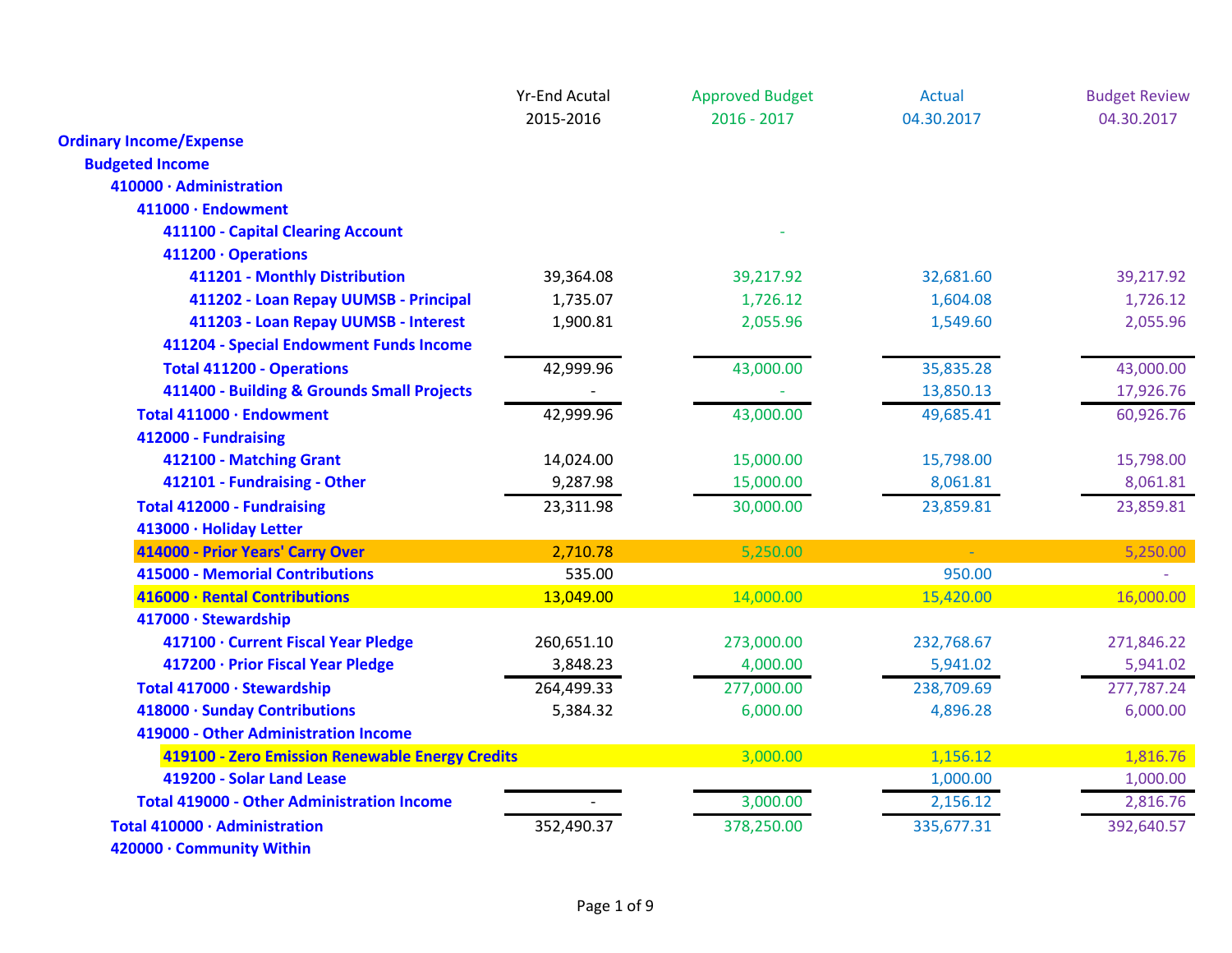|                                               | <b>Yr-End Acutal</b> | <b>Approved Budget</b> | <b>Actual</b> | <b>Budget Review</b> |
|-----------------------------------------------|----------------------|------------------------|---------------|----------------------|
|                                               | 2015-2016            | $2016 - 2017$          | 04.30.2017    | 04.30.2017           |
| 421000 · Festival of the Season               | 1,482.00             |                        | 1,449.00      | 1,449.00             |
| 422000 - Used Book Sales                      | 675.48               |                        | 429.73        | 515.00               |
| 423000 · Performing Arts                      | 4,456.00             |                        | 260.00        | 260.00               |
| 424000 · Caring Network                       |                      |                        |               |                      |
| 424100 - Memorial Receptions                  | 300.00               | 200.00                 | 450.00        | 300.00               |
| 426000 - Circle of Caring                     |                      |                        |               |                      |
| 427000 - Membership                           | 341.33               |                        |               |                      |
| 428000 - Adult Programs                       | 13,442.50            | 5,200.00               | 11,166.00     | 11,166.00            |
| 429001 - Fellowship Hour Donations            | 123.40               | 100.00                 | 83.16         | 100.00               |
| Total 420000 · Community Within               | 20,820.71            | 5,500.00               | 13,837.89     | 13,790.00            |
| 430000 · Social Justice                       |                      |                        |               |                      |
| 434500 - Interweave                           |                      |                        |               |                      |
| 434000 · SJ Miscellaneous Income              |                      |                        | 1,424.00      |                      |
| 434800 - Green Sanctuary                      | 1,306.25             |                        | 1,745.00      | 1,745.00             |
| Total 430000 · Social Justice                 | 1,306.25             |                        | 3,169.00      | 1,745.00             |
| 440000 · Spiritual Life                       |                      |                        |               |                      |
| 441000 · Annual Retreat                       |                      |                        |               |                      |
| 443000 · Flower Contributions                 | 23.50                |                        |               |                      |
| 447000 · Religious Education                  |                      |                        |               |                      |
| 447100 · Soup Making                          | 679.27               | 300.00                 | 144.79        | 144.79               |
| 447500 · Ski Trip                             |                      |                        |               |                      |
| Total 447000 · Religious Education            | 679.27               | 300.00                 | 144.79        | 144.79               |
| 448000 · Miscellaneous - Spiritual Life       |                      |                        |               |                      |
| 448100 · Recording Donations                  |                      |                        |               |                      |
| 448300 · Volunteer Recognition                |                      |                        |               |                      |
| 448000 - Miscellaneous                        |                      |                        |               |                      |
| 449000 - Music Program Fundraising            | 3,365.00             | 3,000.00               | 3,000.00      | 3,000.00             |
| Total 448000 · Miscellaneous - Spiritual Life | 3,365.00             | 3,000.00               | 3,000.00      | 3,000.00             |
| Total 440000 · Spiritual Life                 | 4,067.77             | 3,300.00               | 3,144.79      | 3,144.79             |
| 450000 - Other Income                         | 857.00               |                        | 5,596.63      | 1,520.00             |
| <b>Total Budgeted Income</b>                  | 379,542.10           | 387,050.00             | 361,425.62    | 412,840.36           |
|                                               |                      |                        |               |                      |

**Budgeted Expenses**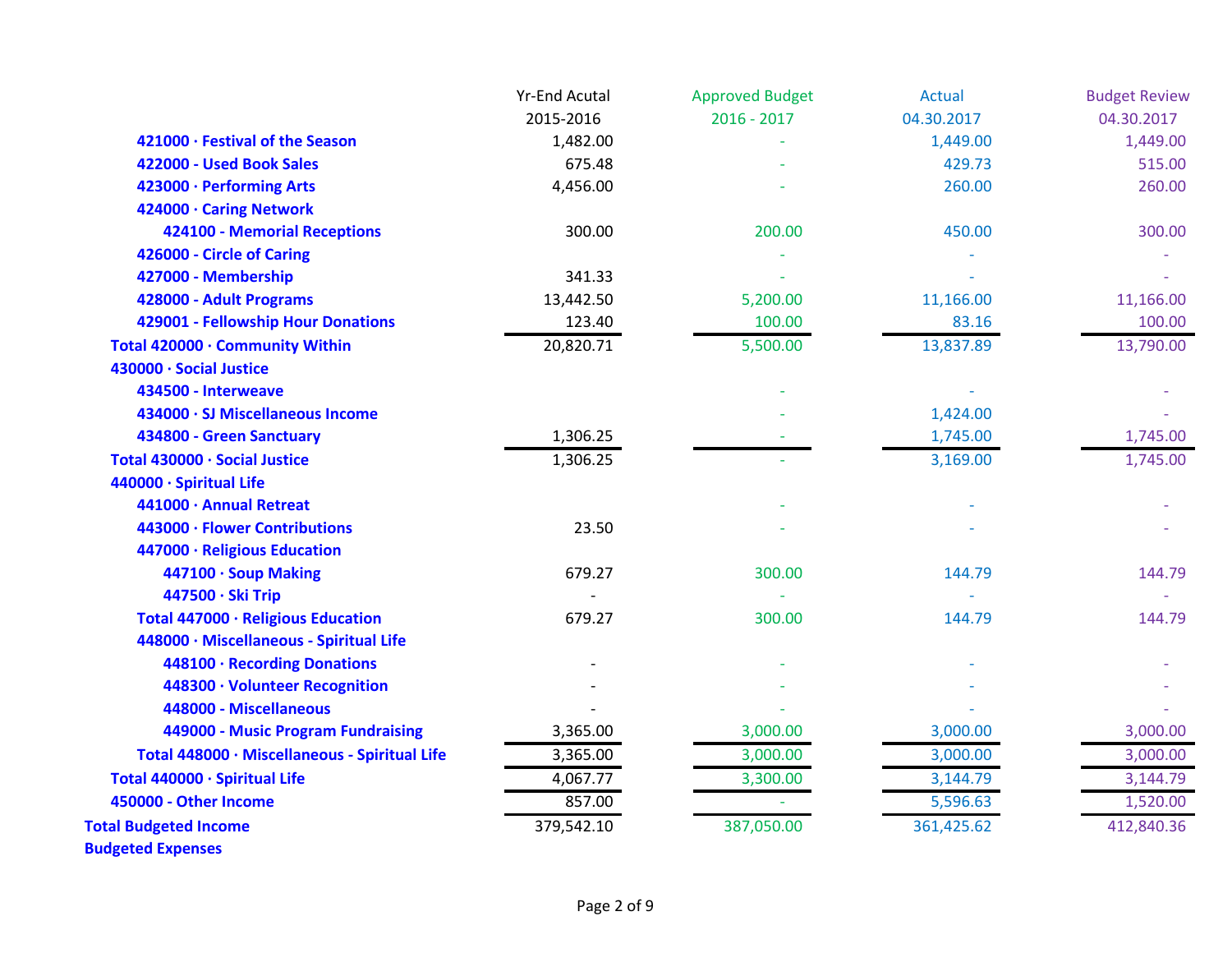|                                        | <b>Yr-End Acutal</b> | <b>Approved Budget</b> | <b>Actual</b> | <b>Budget Review</b> |
|----------------------------------------|----------------------|------------------------|---------------|----------------------|
|                                        | 2015-2016            | $2016 - 2017$          | 04.30.2017    | 04.30.2017           |
| 510000 · Administration Expenses       |                      |                        |               |                      |
| 512000 · UUA & District Payments       |                      |                        |               |                      |
| 512001 · Clara Barton District         | 3,410.00             | 4,224.00               | 3,520.00      | 4,224.00             |
| 512002 · UUA Fair Share                | 9,300.00             | 11,520.00              | 9,600.00      | 11,520.00            |
| Total 512000 · UUA & District Payments | 12,710.00            | 15,744.00              | 13,120.00     | 15,744.00            |
| 515000 · Stewardship                   |                      |                        |               |                      |
| 515100 · Annual Canvass                | 23.50                |                        | 515.06        | 600.00               |
| 515200 · Credit Card Expense           | 1,227.88             | 1,225.00               | 1,156.50      | 1,475.00             |
| Total 528000 · Stewardship             | 1,251.38             | 1,225.00               | 1,671.56      | 2,075.00             |
| 516000 · Building & Grounds            |                      |                        |               |                      |
| 516100 · General Maintenance           | 15,032.98            | 10,000.00              | 13,640.59     | 17,500.00            |
| 516200 · Snow Removal                  | 4,790.00             | 6,600.00               | 5,650.00      | 5,650.00             |
| 516300 · Lawn Care                     | 6,000.00             | 5,560.00               | 3,500.00      | 5,560.00             |
| $516400 \cdot Water$                   | 3,809.66             | 4,000.00               | 7,381.42      | 4,000.00             |
| 516500 · Electric                      | 9,544.44             | 9,000.00               | 5,609.20      | 8,000.00             |
| 516600 · Natural Gas                   | 8,098.57             | 10,000.00              | 7,871.79      | 9,000.00             |
| 516700 - Memorial Garden               | 378.00               |                        | 35.97         | 35.97                |
| 516800 - Small Projects                |                      |                        | 17,926.76     | 17,926.76            |
| Total 516000 · Building & Grounds      | 47,653.65            | 45,160.00              | 61,615.73     | 67,672.73            |
| 517000 · Office                        |                      |                        |               |                      |
| 517100 · Equipment                     |                      |                        |               |                      |
| 517101 - Equipment Purchases           | 1,646.30             | 1,646.30               | 1,837.99      | 1,837.99             |
| 517102 · Equipment Rental              | 6,650.09             | 6,800.00               | 6,281.63      | 6,800.00             |
| 517103 - Computer Maint. Agreement     | 1,284.00             | 1,284.00               | 1,430.30      | 1,430.30             |
| Total 517100 · Equipment               | 9,580.39             | 9,730.30               | 9,549.92      | 10,068.29            |
| 517200 · Security                      | 15.00                |                        |               |                      |
| <b>517300 - Printing</b>               | 1,478.05             | 1,149.15               | 1,263.75      | 1,263.75             |
| 517400 · Postage                       | 767.00               | 1,000.00               | 770.29        | 1,000.00             |
| 517500 · Telephone / Internet          | 2,866.14             | 2,400.00               | 2,678.48      | 3,567.66             |
| 517600 · Dues and Subscriptions        | 999.56               | 725.00                 | 1,105.59      | 1,105.59             |
| 517700 · Office Supplies               | 3,388.85             | 2,100.00               | 2,379.48      | 2,800.00             |
| 517800 · Service Contracts             |                      |                        |               |                      |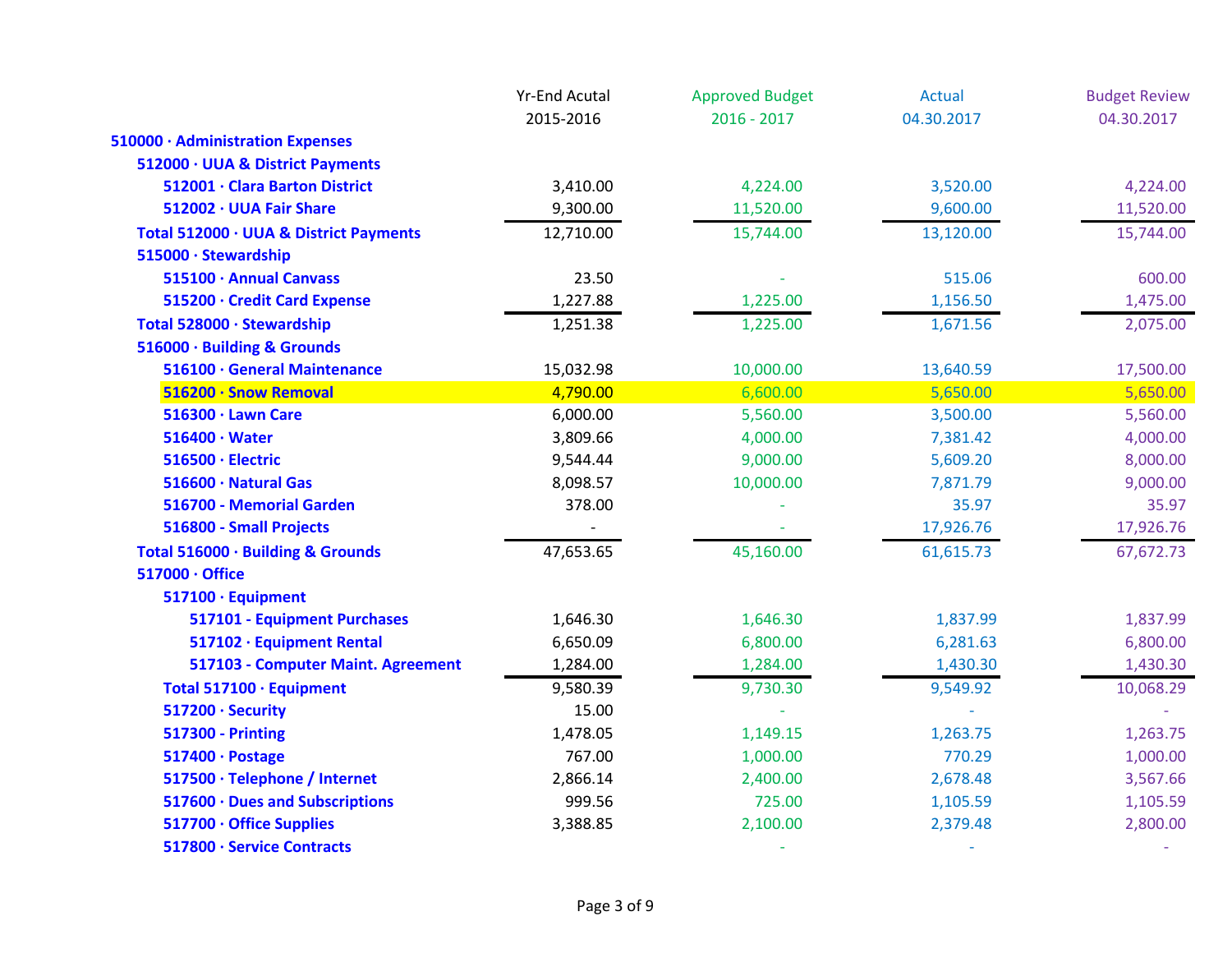|                                        | <b>Yr-End Acutal</b> | <b>Approved Budget</b> | <b>Actual</b> | <b>Budget Review</b> |
|----------------------------------------|----------------------|------------------------|---------------|----------------------|
|                                        | 2015-2016            | $2016 - 2017$          | 04.30.2017    | 04.30.2017           |
| 517900 · Service Charges               |                      |                        |               |                      |
| 517910 - Bank                          | 26.90                |                        | 30.00         | 30.00                |
| 517920 · Credit Card Expense           | 279.30               | 250.00                 | 199.50        | 250.00               |
| 517930 - Payroll Expense               | 663.15               | 650.00                 | 574.93        | 650.00               |
| 517940 - Miscellaneous                 |                      |                        |               |                      |
| Total 517900 · Service Charges         | 969.35               | 900.00                 | 804.43        | 930.00               |
| Total 517000 · Office                  | 20,064.34            | 18,004.45              | 18,551.94     | 20,735.29            |
| 518000 · Insurance                     |                      |                        |               |                      |
| 518100 · Workers' Compensation         | 3,430.50             | 2,970.00               | 2,115.25      | 3,003.75             |
| 518200 · Liability Insurance           | 15,143.44            | 15,140.00              | 14,304.46     | 15,140.00            |
| 518300 · Umbrella                      | 700.00               | 700.00                 | 700.00        | 700.00               |
| Total 518000 · Insurance               | 19,273.94            | 18,810.00              | 17,119.71     | 18,843.75            |
| 519000 · Administration - Other        |                      |                        |               |                      |
| 519200 · Rental Expense                | 298.37               |                        | 1,400.00      | 1,400.00             |
| 519300 · General Assembly Expense      |                      |                        |               |                      |
| 519500 - Board Expense                 | 964.95               | 500.00                 |               | 500.00               |
| 519600 - Staff Development             | 393.40               | 500.00                 | 387.06        | 500.00               |
| <b>519700 - Archives</b>               |                      | 200.00                 | (121.18)      | 200.00               |
| Total 519000 · Administration - Other  | 1,656.72             | 1,200.00               | 1,665.88      | 2,600.00             |
| Total 510000 · Administration Expenses | 102,610.03           | 100,143.45             | 113,744.82    | 127,670.77           |
| 520000 · Community Within Expenses     |                      |                        |               |                      |
| 521000 · Caring Network                |                      |                        |               |                      |
| 522000 · Communications                |                      |                        |               |                      |
| 522100 - Hard Copy Mailings            |                      | 1,500.00               |               | 1,500.00             |
| 522200 · Telephone Advertisement       |                      |                        |               |                      |
| 522300 - Web Page                      | 1,201.18             | 1,000.00               | 1,197.96      | 1,197.96             |
| 522400 · External Marketing            | 118.39               | 300.00                 | 70.00         | 300.00               |
| 522500 · Software Upgrades             |                      |                        |               |                      |
| Total 522000 · Communications          | 1,319.57             | 2,800.00               | 1,267.96      | 2,997.96             |
| 523000 - Performing Arts               | 226.69               |                        |               |                      |
| 523100 - Credit Card Expense           | 2.91                 |                        |               |                      |
| <b>Total 523000 - Performing Arts</b>  | 229.60               |                        |               |                      |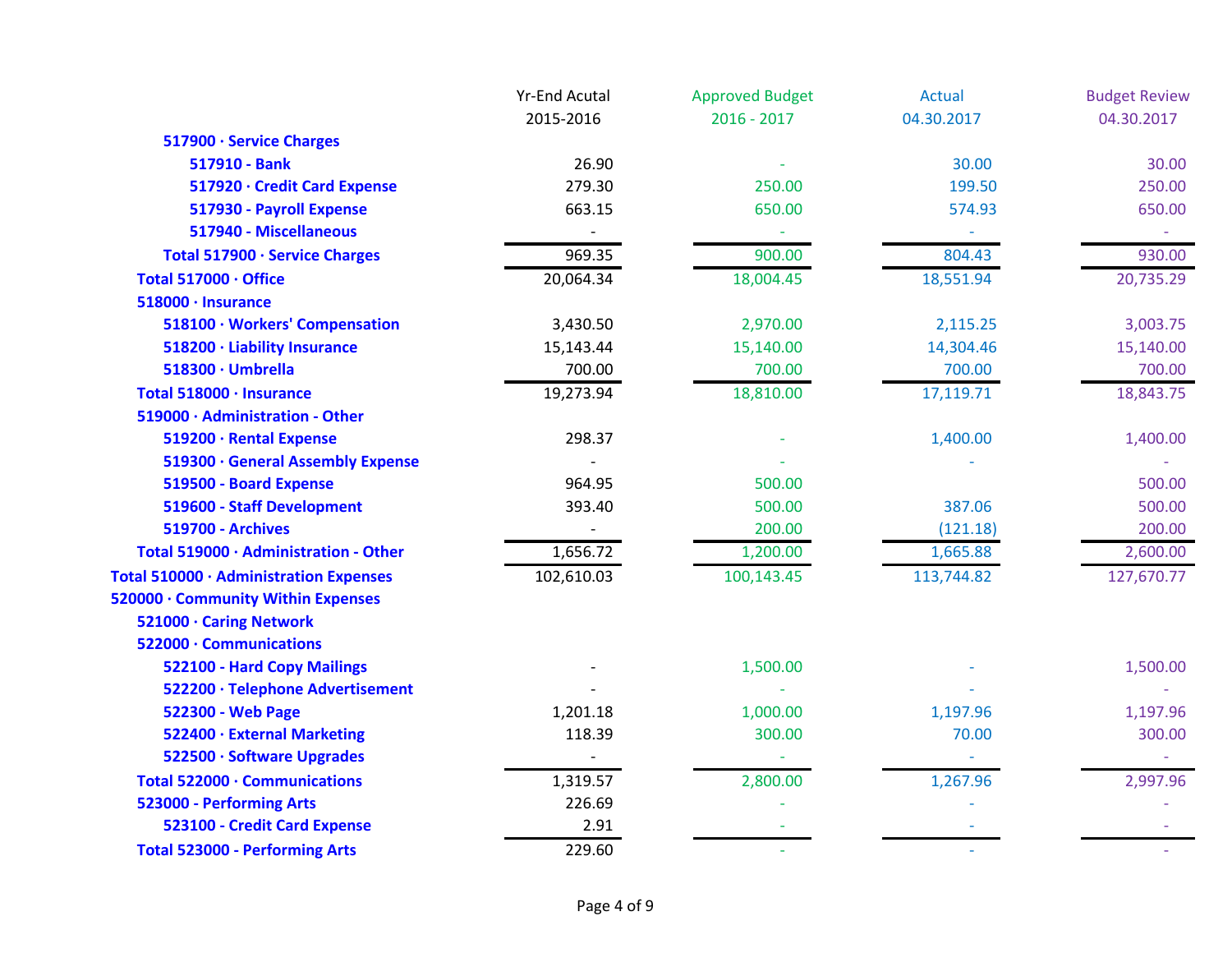|                                          | <b>Yr-End Acutal</b> | <b>Approved Budget</b> | <b>Actual</b> | <b>Budget Review</b> |
|------------------------------------------|----------------------|------------------------|---------------|----------------------|
|                                          | 2015-2016            | $2016 - 2017$          | 04.30.2017    | 04.30.2017           |
| 524000 · Festival of the Season          | 167.48               |                        | 550.07        | 550.07               |
| 527000 · Membership                      |                      |                        |               |                      |
| 527000 - Membership                      | 450.88               | 500.00                 |               | 500.00               |
| 527100 - Membership Initiative           | 251.33               |                        | 49.00         | 35.02                |
| Total 527000 - Membership                | 702.21               | 500.00                 | 49.00         | 535.02               |
| 528000 - Adult Programs                  |                      |                        |               |                      |
| 528100 - Administrative Expenses         | 2,089.17             |                        | 734.07        |                      |
| 528200 - Compensation                    | 10,068.00            |                        | 8,936.50      |                      |
| 528300 - Credit Card Expense             | 1.06                 |                        | 0.73          |                      |
| <b>Total 528000 - Adult Programs</b>     | 12,158.23            | 5,000.00               | 9,671.30      | 9,671.30             |
| 529000 · Community Within - Other        |                      |                        |               |                      |
| 529500 · Memorial Receptions             | 292.85               | 200.00                 | 66.00         | 200.00               |
| 529600 - Fellowship Hour Supplies        | 631.91               | 600.00                 | 473.06        | 600.00               |
| Total 529000 · Community Within - Other  | 924.76               | 800.00                 | 539.06        | 800.00               |
| Total 520000 · Community Within Expenses | 15,501.85            | 9,100.00               | 12,077.39     | 14,554.35            |
| 530000 · Social Justice Expenses         |                      |                        |               |                      |
| 531000 · Info & Advocacy Sub-Council     |                      |                        | 250.00        | 250.00               |
| 532000 - Miscellaneous                   | 496.13               | 700.00                 | 229.22        | 450.00               |
| 534000 · Interweave                      |                      |                        |               |                      |
| 537000 · Equual Access                   |                      |                        |               |                      |
| 538000 · Green Sanctuary                 |                      |                        |               |                      |
| 539000 - Noah Webster Partnership        |                      |                        |               |                      |
| Total 530000 · Social Justice Expenses   | 496.13               | 700.00                 | 479.22        | 700.00               |
| 540000 · Spiritual Life Expenses         |                      |                        |               |                      |
| 542000 · Annual Retreat                  |                      |                        |               |                      |
| 543000 · Music                           |                      |                        |               |                      |
| 543200 · Guest Musicians                 | 1,375.00             | 400.00                 |               | 400.00               |
| 543201 - Substitute Keyboardists         | 825.00               | 800.00                 |               | 800.00               |
| 543300 · Sheet Music                     | 369.81               | 500.00                 | 300.93        | 500.00               |
| 543400 · Instrument Maintenance          |                      |                        |               |                      |
| 543401 · Organ                           | 1,072.00             | 1,072.00               | 536.00        | 1,072.00             |
| 543402 · Piano                           | 320.00               | 810.00                 | 570.00        | 810.00               |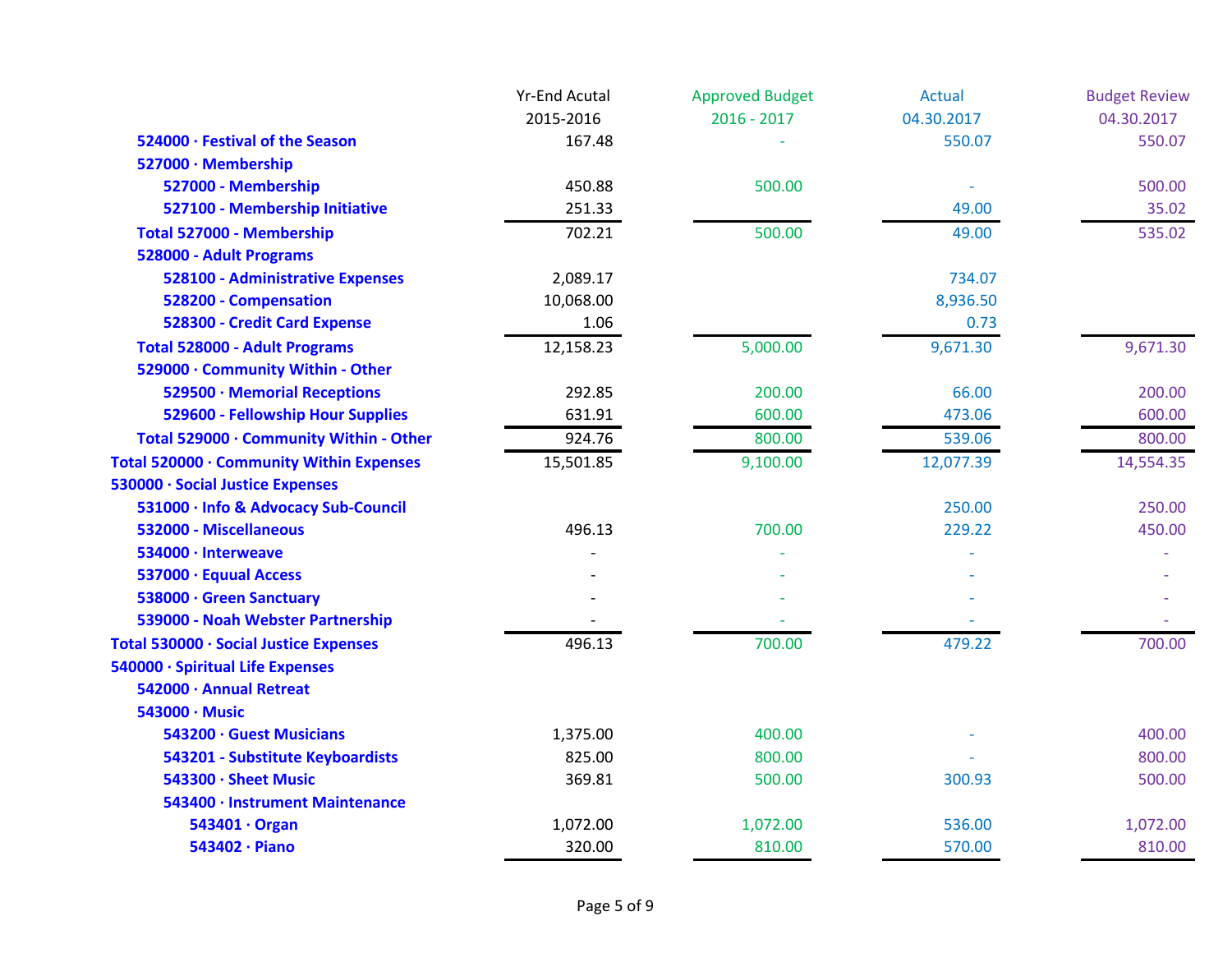|                                            | <b>Yr-End Acutal</b> | <b>Approved Budget</b> | <b>Actual</b> | <b>Budget Review</b> |
|--------------------------------------------|----------------------|------------------------|---------------|----------------------|
|                                            | 2015-2016            | $2016 - 2017$          | 04.30.2017    | 04.30.2017           |
| Total 543400 · Instrument Maintenance      | 1,392.00             | 1,882.00               | 1,106.00      | 1,882.00             |
| Total 543000 · Music                       | 3,961.81             | 3,582.00               | 1,406.93      | 3,582.00             |
| <b>544000 - Religious Education</b>        |                      |                        |               |                      |
| 544200 · Supplies                          | 690.18               | 660.00                 | 494.65        | 660.00               |
| 544500 · Ski Trip                          |                      |                        |               |                      |
| 544700 · Curriculum                        | 623.04               | 460.00                 | 302.83        | 460.00               |
| 544701 · Coming of Age                     |                      |                        | (303.48)      | 500.00               |
| Total 544700 - Curriculum                  | 623.04               | 460.00                 | (0.65)        | 960.00               |
| 544800 · Religious Education - Other       |                      |                        |               |                      |
| $544802 \cdot$ Training                    | 215.62               | 300.00                 | 67.01         | 300.00               |
| 544803 · RE Staff Recruitment              | 59.78                | 100.00                 |               | 100.00               |
| 544804 · RE Staff Security Checks          | 15.60                | 40.00                  | 132.60        | 202.80               |
| 544805 · RE Classroom Refurbishment        |                      | 100.00                 | 100.00        | 100.00               |
| Total 544800 · Religious Education - Other | 291.00               | 540.00                 | 299.61        | 702.80               |
| Total 544000 · Religious Education         | 1,604.22             | 1,660.00               | 793.61        | 2,322.80             |
| 545000 · Worship                           |                      |                        |               |                      |
| 545100 · Guest Speakers                    |                      |                        |               |                      |
| 545101 - Pulpit Supply                     | 1,558.33             | 3,000.00               | 2,250.00      | 3,000.00             |
| <b>545102 - Mileage</b>                    | 50.00                | 600.00                 | 300.00        | 600.00               |
| <b>Total 545100 - Guest Speakers</b>       | 1,608.33             | 3,600.00               | 2,550.00      | 3,600.00             |
| 545200 · Worship Supplis                   | 344.98               |                        | 423.96        | 423.96               |
| 545300 · Recording Expense                 |                      |                        |               |                      |
| 545400 - Summer Music                      | 1,575.00             |                        |               |                      |
| Total 545000 · Worship                     | 3,528.31             | 3,600.00               | 2,973.96      | 4,023.96             |
| <b>Spiritual Life Other</b>                |                      |                        |               |                      |
| Total 540000 · Spiritual Life Expenses     | 9,094.34             | 8,842.00               | 5,174.50      | 9,928.76             |
| 550000 · Compensation                      |                      |                        |               |                      |
| $551000 \cdot DRE$                         |                      |                        |               |                      |
| 551100 · Salary/Wages                      | 19,045.44            | 23,920.00              | 21,430.00     | 25,740.00            |
| 551200 · Pension                           | 1,169.02             | 2,392.00               | 2,238.07      | 2,574.00             |
| 551300 · Insurance                         |                      |                        |               |                      |
| 551400 · Professional Development          | 1,000.00             | 1,000.00               | 1,109.22      | 1,109.22             |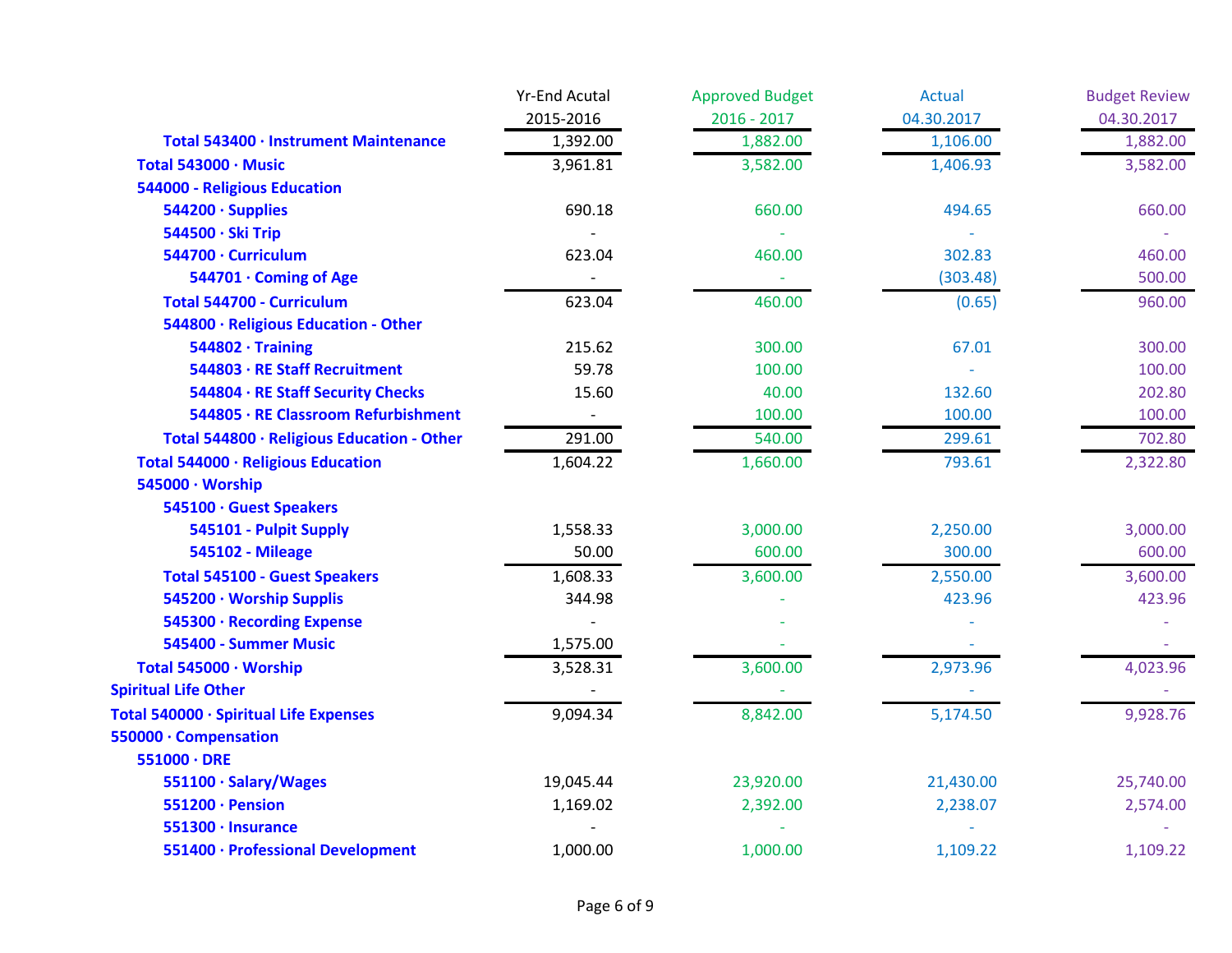|                                                | <b>Yr-End Acutal</b> | <b>Approved Budget</b> | <b>Actual</b> | <b>Budget Review</b> |
|------------------------------------------------|----------------------|------------------------|---------------|----------------------|
|                                                | 2015-2016            | $2016 - 2017$          | 04.30.2017    | 04.30.2017           |
| 551500 · FICA                                  | 1,477.51             | 1,829.88               | 1,746.50      | 1,969.11             |
| <b>Total 551000 · DRE</b>                      | 22,691.97            | 29,141.88              | 26,523.79     | 31,392.33            |
| 552000 · Minister                              |                      |                        |               |                      |
| 552100 · Salary/Wages                          | 64,000.00            | 68,400.00              | 55,450.00     | 60,600.00            |
| 552200 · Pension                               | 8,400.00             | 8,400.00               | 7,042.00      | 8,484.00             |
| 552300 · Insurance                             | 14,649.56            | 15,142.77              | 12,507.28     | 16,957.34            |
| 552400 · Professional Development              |                      |                        |               |                      |
| 552402 - Prof Dev. Cathy                       | 6,825.20             | 6,508.64               | 2,528.02      | 5,939.00             |
| 552403 - Prof Dev. Heather                     | 5,462.58             | 6,508.64               | 5,471.64      | 5,939.00             |
| <b>Total 552400 - Professional Development</b> | 12,287.78            | 13,017.28              | 7,999.66      | 11,878.00            |
| 552500 · FICA                                  | 6,426.00             | 6,426.00               | 5,938.68      | 6,490.26             |
| 552600 · Housing Allowance                     | 20,000.00            | 15,600.00              | 22,180.00     | 24,240.00            |
| Total 552000 · Minister                        | 125,763.34           | 126,986.05             | 111,117.62    | 128,649.60           |
| 553000 · Building Staff                        |                      |                        |               |                      |
| 553100 · Salary/Wages                          |                      |                        |               |                      |
| 553101 · Sunday Sexton                         | 3,239.50             | 3,140.00               | 2,768.75      | 3,322.50             |
| 553102 · Custodian                             | 5,364.00             | 4,830.00               | 4,866.00      | 5,700.00             |
| 553103 · Sexton                                | 12,736.50            | 16,380.00              | 10,678.50     | 13,000.00            |
| Total 553100 · Salary/Wages                    | 21,340.00            | 24,350.00              | 18,313.25     | 22,022.50            |
| 553500 · FICA                                  | 1,893.84             | 1,862.78               | 1,411.47      | 1,684.72             |
| Total 553000 · Building Staff                  | 23,233.84            | 26,212.78              | 19,724.72     | 23,707.22            |
| 554000 · Music Staff                           |                      |                        |               |                      |
| 554100 · Salary/Wages                          |                      |                        |               |                      |
| 554101 · Choir Director                        | 8,815.34             | 11,520.00              | 8,400.00      | 10,000.00            |
| 554102 · Accompanist                           | 8,451.88             | 11,700.00              | 9,285.00      | 11,700.00            |
| 554104 · Choral Scholars                       | 3,990.00             | 4,000.00               | 4,000.00      | 4,000.00             |
| Total 554100 · Salary/Wages                    | 21,257.22            | 27,220.00              | 21,685.00     | 25,700.00            |
| <b>554400 - Professional Development</b>       | 252.00               | 500.00                 | 96.77         | 500.00               |
| 554500 · FICA                                  | 1,377.58             | 2,082.33               | 1,434.39      | 1,966.05             |
| Total 554000 · Music Staff                     | 22,886.80            | 29,802.33              | 23,216.16     | 28,166.05            |
| 555000 · Business Manager                      |                      |                        |               |                      |
| 555100 · Salary/Wages                          | 12,589.28            |                        |               |                      |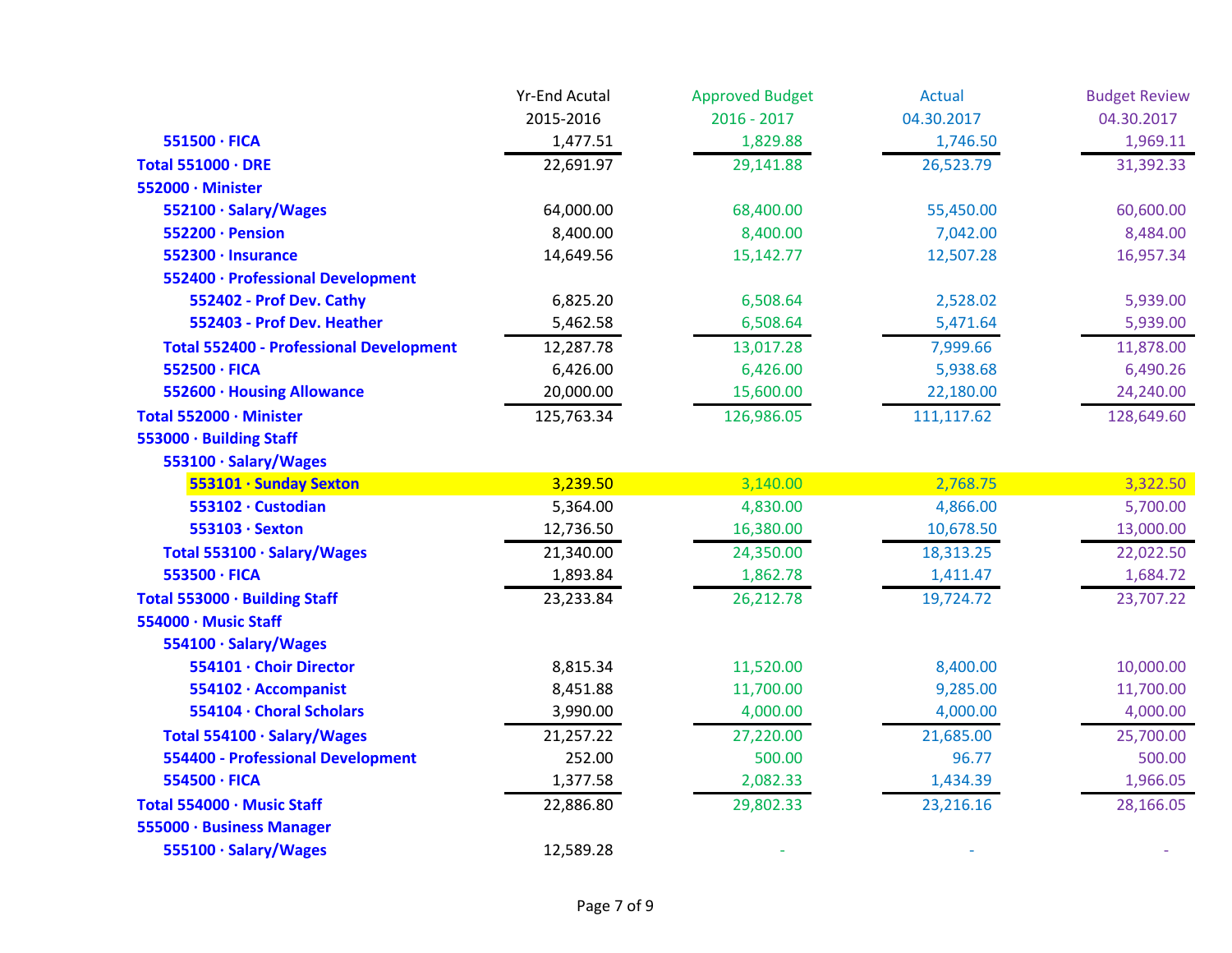|                                            | <b>Yr-End Acutal</b> | <b>Approved Budget</b> | <b>Actual</b> | <b>Budget Review</b> |
|--------------------------------------------|----------------------|------------------------|---------------|----------------------|
|                                            | 2015-2016            | $2016 - 2017$          | 04.30.2017    | 04.30.2017           |
| 555101 - Bookkeeper                        | 6,605.00             | 14,560.00              | 12,360.00     | 14,970.00            |
| 555200 · Pension                           | 1,444.93             |                        |               |                      |
| 555300 · Insurance                         | 3,652.74             |                        |               |                      |
| 555500 · FICA                              | 1,469.90             | 1,113.84               | 945.54        | 1,145.20             |
| Total 555000 · Business Manager            | 25,761.85            | 15,673.84              | 13,305.54     | 16,115.20            |
| 556000 · Administrative Support            |                      |                        |               |                      |
| 556100 · Office Administrator              |                      |                        |               |                      |
| 556101 - Salary / Wages                    | 20,298.08            | 24,024.00              | 20,600.30     | 24,720.00            |
| <b>556102 - Pension</b>                    | 637.71               | 2,402.00               | 2,056.73      | 2,402.00             |
| 556103 - FICA                              | 1,540.54             | 1,837.83               | 1,575.92      | 1,891.08             |
| <b>Total 556100 - Office Administrator</b> | 22,476.33            | 28,263.83              | 24,232.95     | 29,013.08            |
| 556200 - Minister's Assistant              |                      |                        |               |                      |
| 556201 - Salary / Wages                    |                      |                        | 172.25        | 172.25               |
| 556203 - FICA                              |                      |                        | 13.18         | 13.18                |
| <b>Total 556200 - Minister's Assistant</b> |                      |                        | 185.43        | 185.43               |
| Total 556000 · Administrative Support      | 22,476.33            | 28,263.83              | 24,418.38     | 29,198.51            |
| 557000 · Religious Education               |                      |                        |               |                      |
| 557100 · Paid RE Staff                     |                      |                        |               |                      |
| 557101 · Nursery & Child Care              | 4,953.00             | 6,800.00               | 4,712.25      | 6,800.00             |
| 557102 - RE Administrative Support         |                      |                        | 472.50        | 858.00               |
| 557103 · Youth Advisor                     | 2,326.95             | 4,501.90               |               |                      |
| Total 557100 · Paid RE Staff               | 7,279.95             | 11,301.90              | 5,184.75      | 7,658.00             |
| 557105 · Paid RE Staff FICA                | 585.47               | 864.59                 | 417.36        | 585.83               |
| Total 557000 · Paid RE Staff               | 7,865.42             | 12,166.49              | 5,602.11      | 8,243.83             |
| Total 550000 · Compensation                | 250,679.55           | 268,247.20             | 223,908.32    | 265,472.74           |
| 590000 - Other Expenses                    |                      |                        |               |                      |
| <b>Total Budgeted Expenses</b>             | 378,381.90           | 387,032.65             | 355,384.25    | 418,326.62           |
| <b>Non-Budgeted Income</b>                 |                      |                        |               |                      |
| 461000 · Minister's Discretionary Fund     | 4,329.42             |                        | 3,338.00      | 3,338.00             |
| 462000 · UAMW                              | 3,541.27             |                        | 3,235.00      | 3,235.00             |
| 463000 · SJ Sunday Collections             | 12,887.50            |                        | 6,856.85      | 6,856.85             |